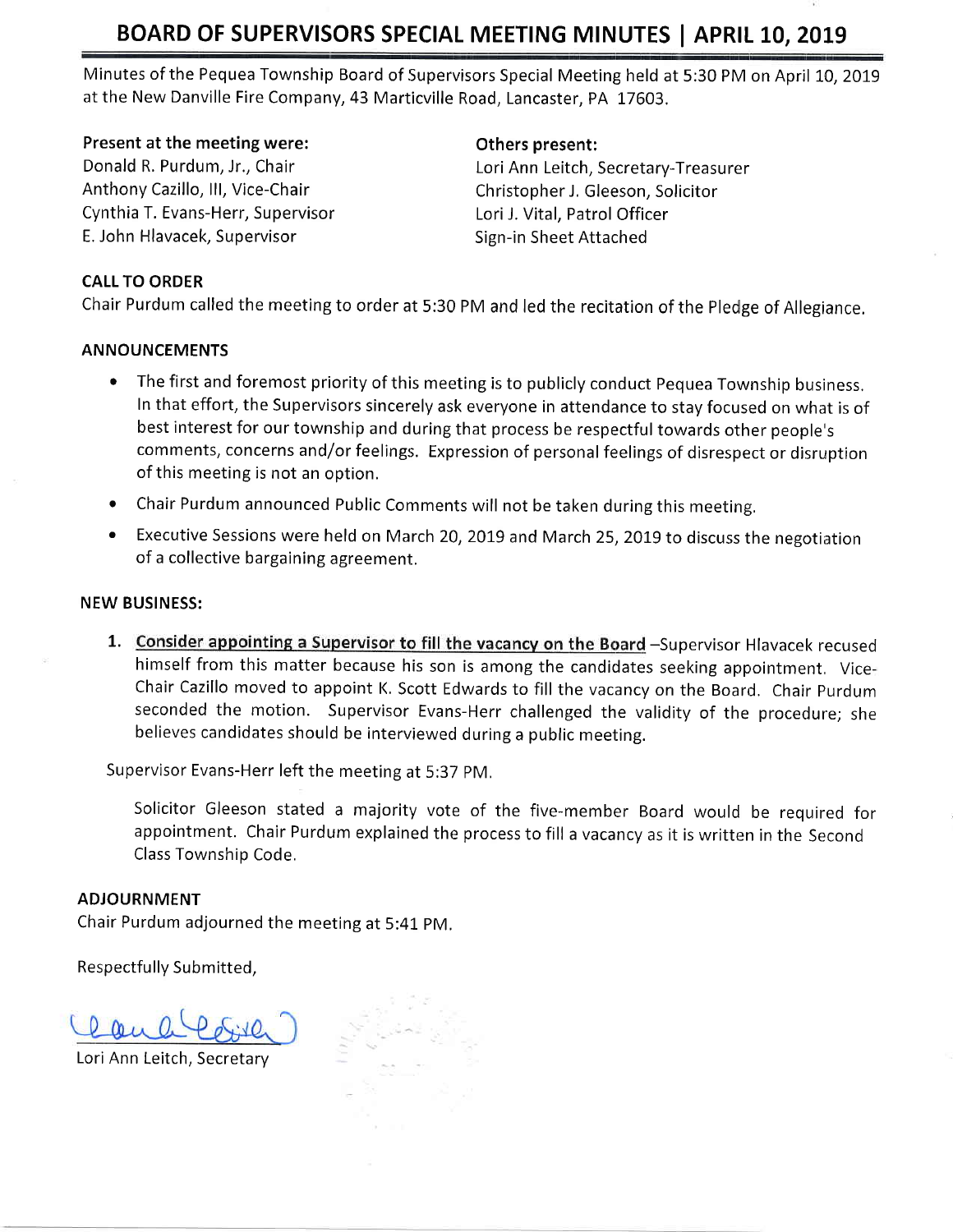2019-04-10 Board of Supervisors Special Meeting Sign inSheet  $\overline{\alpha}$  $\mathscr{P}$ DENNIS MICCE Dick & PAT CUMMINGS Lackie John  $456$ Erichness Scoff EDWARDS oret be  $7.90$ min Eda Jean Edwards uline M Min led